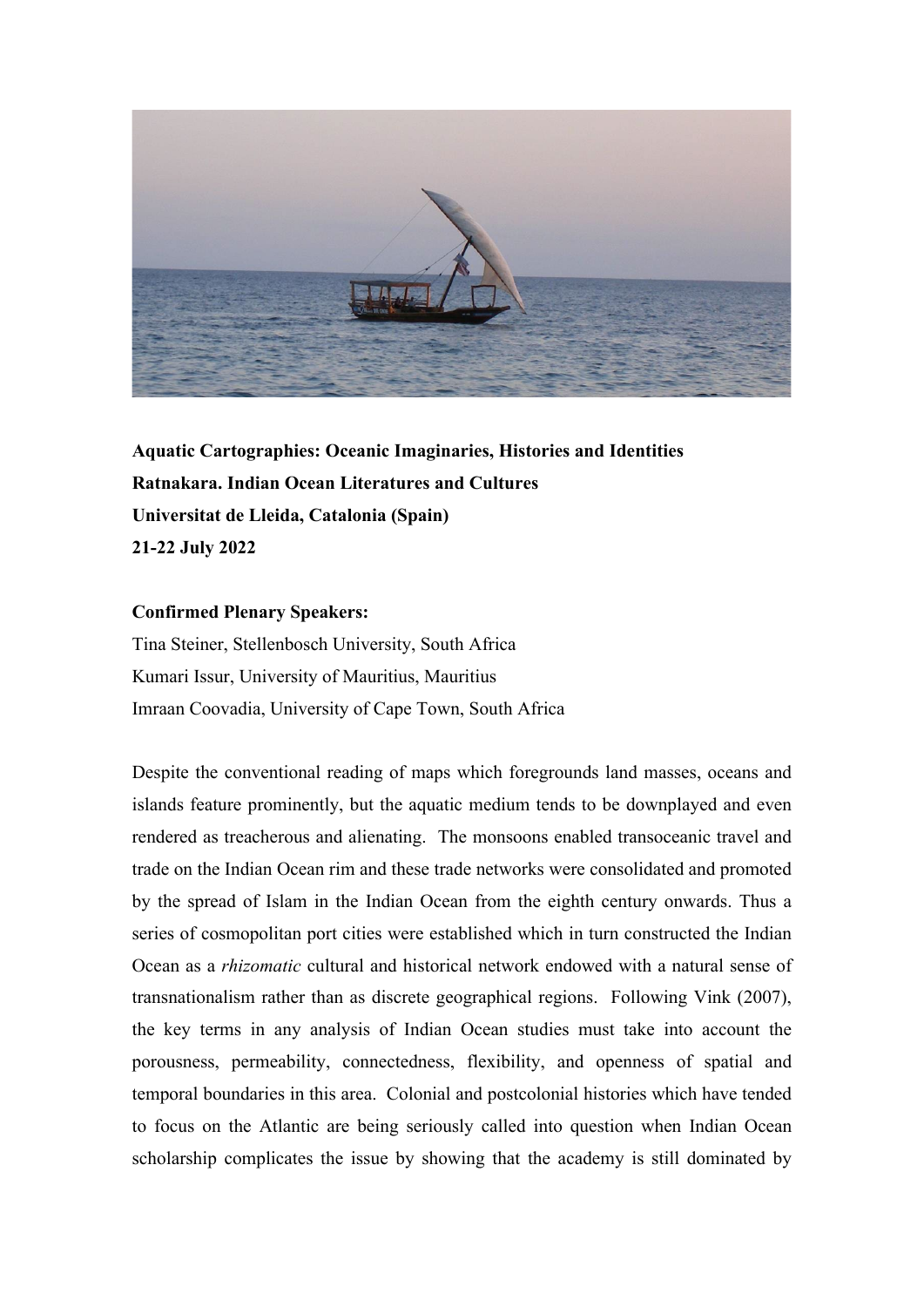national and regional frameworks (Nuttall, 2019: 30). Indian Ocean scholars have revealed how European powers did business with violence while the people of the Indian Ocean shores – from as far away as Malaysia - sought to assimilate with the locals and trade with them. Clearly transnationalism – the new buzz word for postcolonial studies – has made interdisciplinary work between Africa and India and/or Africa and America more appealing and vibrant.

Amitav Ghosh - one of the great Anglophone writers of the Indian Ocean World has called for a reinstatement of the exchanges and conversations that had been interrupted by the long centuries of European imperial dominance and this conference seeks to unravel a more nuanced understanding of transnational and oceanic forms of analysis by highlighting what Isabel Hofmeyr (2022) has conceptualized as "hydrocolonialism", that is to say, colonization by way of water. Abdulrazak Gurnah, the recent winner of the Nobel prize for literature, explores the darker side of Indian Ocean history, ranging from the Omani to the German and British transoceanic trade networks, with slavery and ethnic rivalry included. Other writers who we classify as being Indoceanic – such as the Sri Lankans Michael Ondaaje and Romesh Guneskera, the former exploring the creole histories of his country while the latter focusing more on the healing of the rifts between the communities; Imraan Coovadia, who explores the more bizarre sides of South African life; and Lindsey Collen, whose novels disclose the ethnic and class divisions hidden under the apparent postcolonial Mauritian miracle – invariably observe the ocean as the ultimate linking factor. Therefore we see oceans far from separating people but instead the means to unite them and what we aim to explore in this conference is transoceanic connectivity and to disclose the shared (post)colonial history that maps an aquatic cartography. Slavery lies at the root of these transoceanic experiences, which Marlene NourbeSe Philip encapsulates in her phrase, "always what is going on seems to be about water" (2008, 195) in reference to the Middle Passage evoked in her poem, *Zong!.* Paul Gilroy, in his groundbreaking study on the Black Atlantic, reminds us that Western modernity has to be located at "the junction point of capitalism, industrialization and political democracy" (1993, 16). Likewise, in her study of the Pacific Ocean communities, Michelle Keown (2007) describes the islands as being linked by the ocean rather than being separated by it and this notion of the interconnectnedness of land and sea has drawn us to hold this scholarly meeting. We aim to tease out the ways the diverse oceans, the Indian Ocean but also the Atlantic and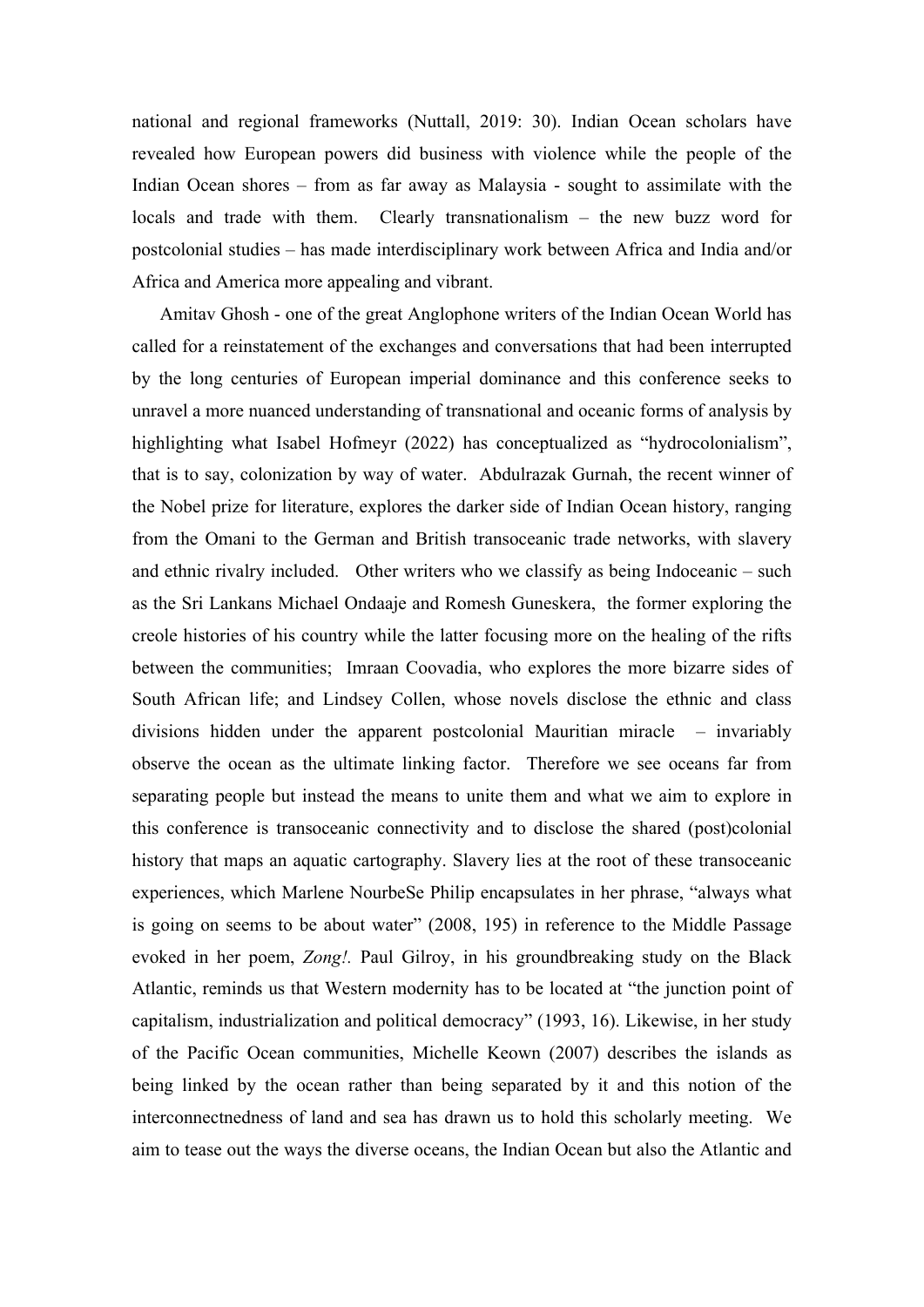the Pacific can unite people and their experiences. In accordance with this transnational and transoceanic spirit, we invite papers to discuss any of the following topics:

- Historical memory and imperialist discourses
- Overcoming the traumas of history
- Oceanic identities and ambivalences
- Islandness vs dominant national narratives
- Gender constraints in Oceanic societies
- Reassessing the slave past of East Africa and the Mascarenes alongside the Middle Passage
- Travel narratives of the Atlantic, Pacific or the Indian Oceans
- Applying Gilroy's chronotope to the Indian and/or Pacific Ocean
- Oceanic underworlds: smuggling, piracy and political resistance
- Life writing as a means of expression of communal identity
- Rhizomatic communities in aquatic cultures
- Territorial Waters: Nation, Governance and Power
- "The Sea is History" (Walcott, 1969)
- Ecocritical readings of Oceanic literatures
- From ship to shore: copyright, censorship and print culture (Hofmeyr 2022)
- Translating oceanic writing: constraints and latitudes

## **Works Cited**

- Gilroy, Paul. *The Black Atlantic: Modernity and Double Consciousness.* Verso Books, 1993.
- Hofmeyr, Isabel. "Styling Multilateralism: Indian Ocean Cultural Futures", *Journal of the Indian Ocean Region*, 2015 <https://doi.org/10.1080/19480881.2014.993565>
- Hofmeyr, Isabel. *Dockside Reading: Hydrocolonialism and the Custom House*. Duke University Press, 2022.
- Keown, Michelle. *Pacific Islands Writing*. Oxford UP, 2007.
- NourbeSe Philip, Marlene. *Zong!.* Wesleyan Poetry, 2008.
- Nuttall, Sarah, Pluvial Time, Ocean Ontologies and the Heterochronicity of the Present, *English Studies in Africa*, 62:1, 2019: 28-39.
- Vink, Markus P.M., "Indian Ocean Studies and the 'New Thalassology' ", *Journal of Global History*, Nº 2, 2007: 41-62.